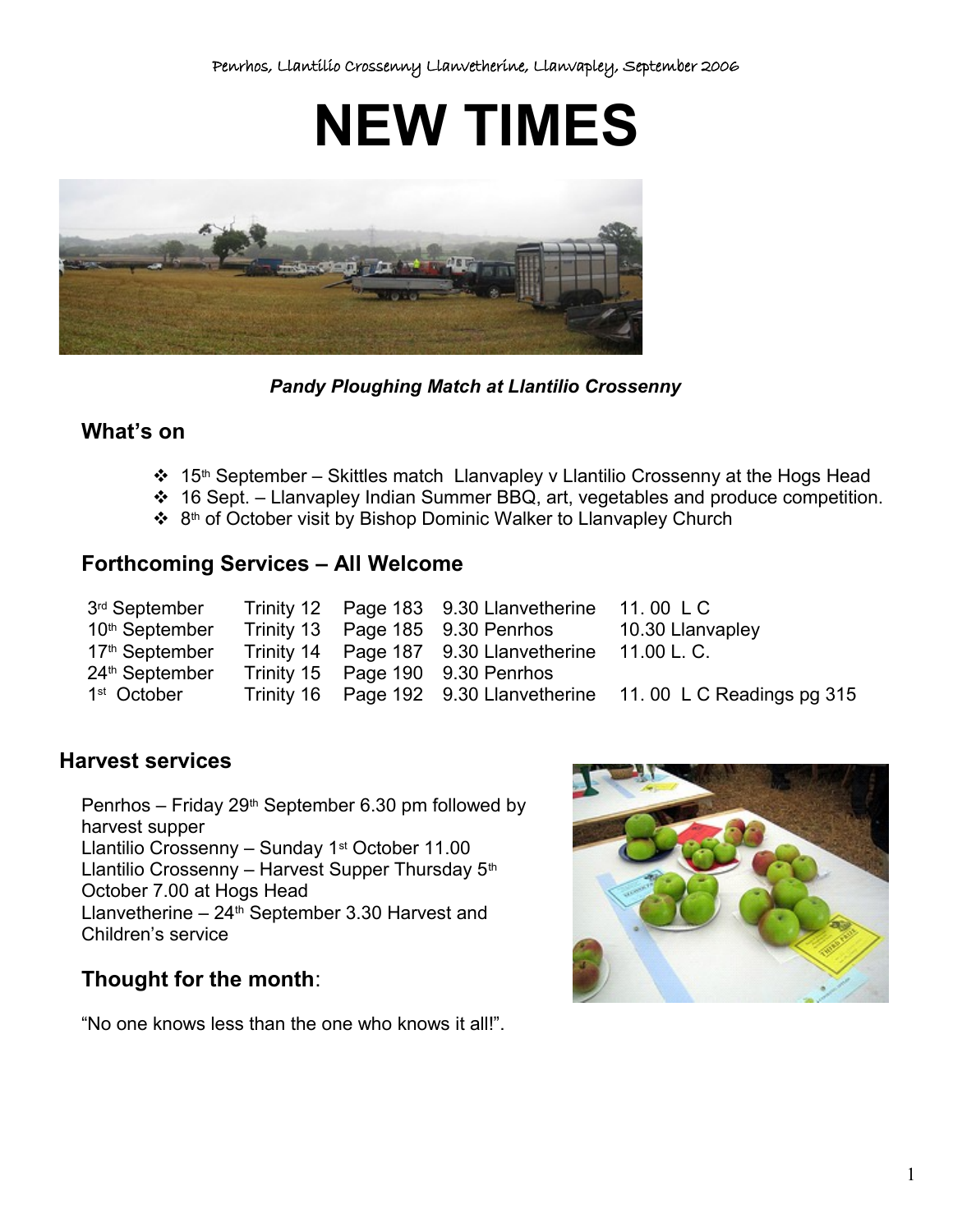#### **New Times for Sarah!**

Many of you will be aware that the success of the New Times in recent months has been down to the efforts of our editor, Sarah Woodall from Llanvapley. Sarah has been the driving force behind the newsletter since it started in its new format and we have all appreciated her efforts to make the newsletter more lively and informative. Sarah has worked very hard at gathering and editing the newsletter and in many ways she has made the newsletter her own. Unfortunately, she is unable to continue in this role and she has passed on the responsibility. I am sure that all of us in the four parishes would like to thank her for everything she has done.

## **The newsletter this month has been produced by 2 people who have been able to step in and complete the work which Sarah started. If you would like to join the editorial team we would be glad to hear from you. Please telephone 01600 780 376 if you feel you can help.**

If you are unable to help in the editing of the newsletter we still need to hear from you. There is so much happening in our different parishes and villages and The New Times aims to bring local information together. So please don't be shy. Drop us a line by post (2 Firs Road, Llanvapley), email [\(llan.news@yahoo.co.uk\)](mailto:llan.news@yahoo.co.uk) or telephone (01600 780376).

## **Pandy Ploughing Match report**

Pandy Ploughing Society was so fortunate to be offered a match site at White House, Llantilio Crossenny, the home of David and Pam Richards for this year's annual event. Although it rained (quite heavily) nothing deterred us from enjoying a full day's entertainment. The large number of ploughmen, (many exposed to the elements as they had no tractor cabs), carried on regardless and put in some fine work. The sheep dog trials and the gymkhana went ahead, the vintage machinery sale attracted much interest, the sheep judging classes saw much competition between local stockmen, and everyone enjoyed the refreshment tent where numerous cups of tea and cakes were much appreciated.

As for the produce and the handicraft tent! Wonderful! Outstanding onions: gorgeous gladioli: scrumptious sponges: tasty tea breads: fantastic floral art: a wonderful array of exhibits demonstrating the various talents of all age groups. The prizes were distributed far and wide but we must mention Wilf Mayo of Llanvetherine who reigned supreme in the flower and vegetable section and Janet Andrews of Llanvapley who carried off the cookery cup. Well done one and all and thanks to the hardworking committee who provide us with this super local event.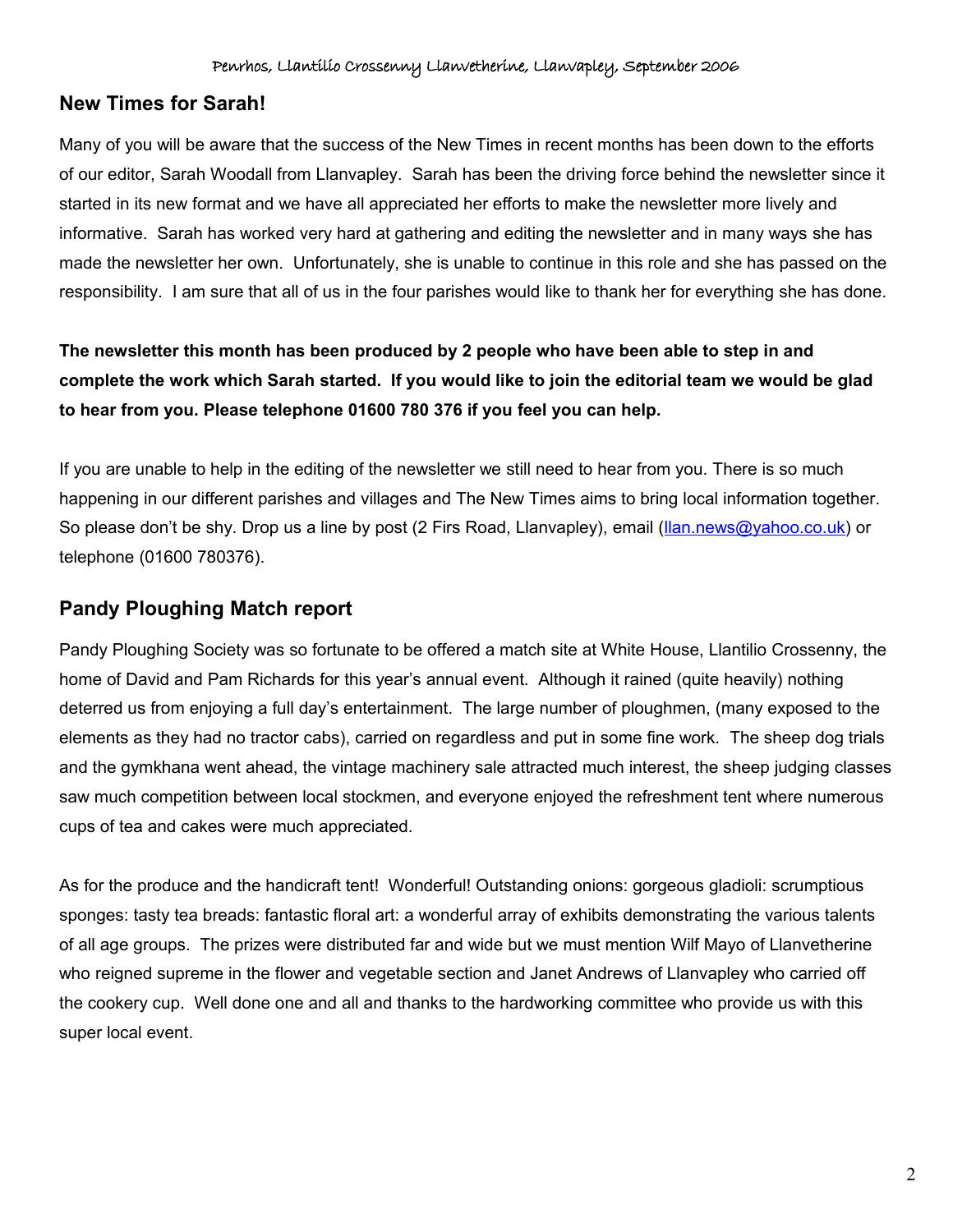## **Llanvapley News**

The next LSSA event is the **Llanvapley Indian** Summer Barbeque which takes place on **Saturday 16 September 2006 from 6 pm with the additional attraction of the Llanvapley Giant Vegetable Competition and local arts display, again** in the Llanvapley Summer Gardens. Age categories are 0 to 8, 9 to 13, 14 to 18 and adult.

All profits to the LSSA, registered charity that has achieved so much for so many at the Llanvapley Summer Gardens in recent years. So get planting folks. **Everyone is welcome**. Entry forms available at the back of this edition. Only the first one hundred entries can be guaranteed display space in the pavilion, maximum of 9 entries per family.

#### **News & Articles from Young Readers**

#### **Cats Wishes**

I have many, many wishes To curl up on a comfy chair next to a cosy fire To scamper through my cat flap and into the warm sunshine I want love and care.

To prowl through the dark night and to catch mice. To come home to a caring owner and a warm house. To jump up into the highest branches of a tree. I wish! I wish!



*By Emily Taylor aged 11*

Calling all young people, please let us have more of your stories, jokes and letters. The winner each month will be published in the New Times. A certificate will be awarded for the best story received each year on Christmas Eve. Age categories are under 10, 10 to 14 and under 16. Please include your name, address and age on the back of all competition entries.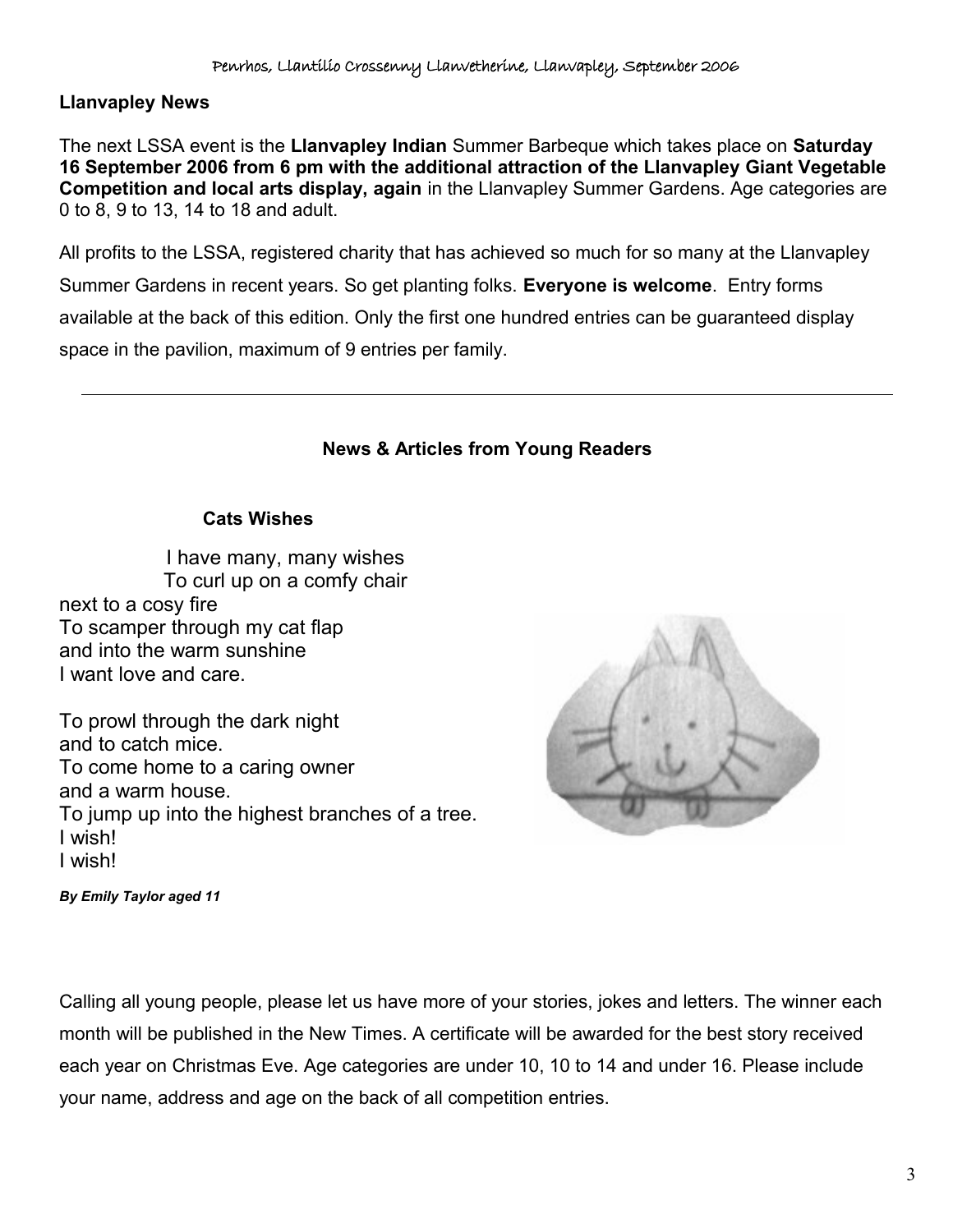# **Recipe of the Month**

While on holiday in Scotland on the Isle of Harris we stayed at a marvellous bed and breakfast in Leverburgh. The people of Leverburgh observe the Sabbath faithfully and it was interesting to see how full the churches were and how the place shut down on Sunday even in the holiday season. The highlight of the breakfast was the marvellous porridge served up by Howard, our host. Howard shared his secrets in an email once we returned home.

*I measure exactly 1¼ oz of oatmeal per person and 4 fl oz milk + 6 fl oz water per person. Heat the milk & water in the saucepan until warm and then while stirring sprinkle in the oatmeal. Keep stirring until the porridge comes to the boil and is thickening. Simmer for 10 mins stirring occasionally Remove from the heat and add salt (I really don't know how much - a generous pich per person?) Stir the salt in well and return to simmer for a further 10-15 mins. Serve in warmed bowls and sprinkle some oatmeal on top for perfect presentation!*

A recipe to keep in mind now the days are drawing in. It is interesting to compare the above recipe with the one below which appeared in a 1953 cookbook published by the Scottish Women's' Institute.

# OATMEAL PORRIDGE.

Into 2 pints boiling water sift a handful of oatmeal through the fingers of the left hand, stirring all the time with a porridge stick. Repeat this until the porridge is fairly thick. About 4 or 5 handfuls to this quantity of water. Draw the pan back from the fire, add salt, put the lid on, and cook steadily for about 1 hour, stirring vigorously at intervals. Quantity sufficient for 4 persons.

Mrs. MARY BEATRICE STUART, Borthwick W.R.L.

## LFT

Every month the front page of the New Times will carry a picture or photograph by a local photographer or artist. Entries are welcome from readers aged 1 to 101. **A £10 prize will be awarded each Christmas Eve to the most outstanding contribution received** that has featured in The New Times. So, please don't be shy.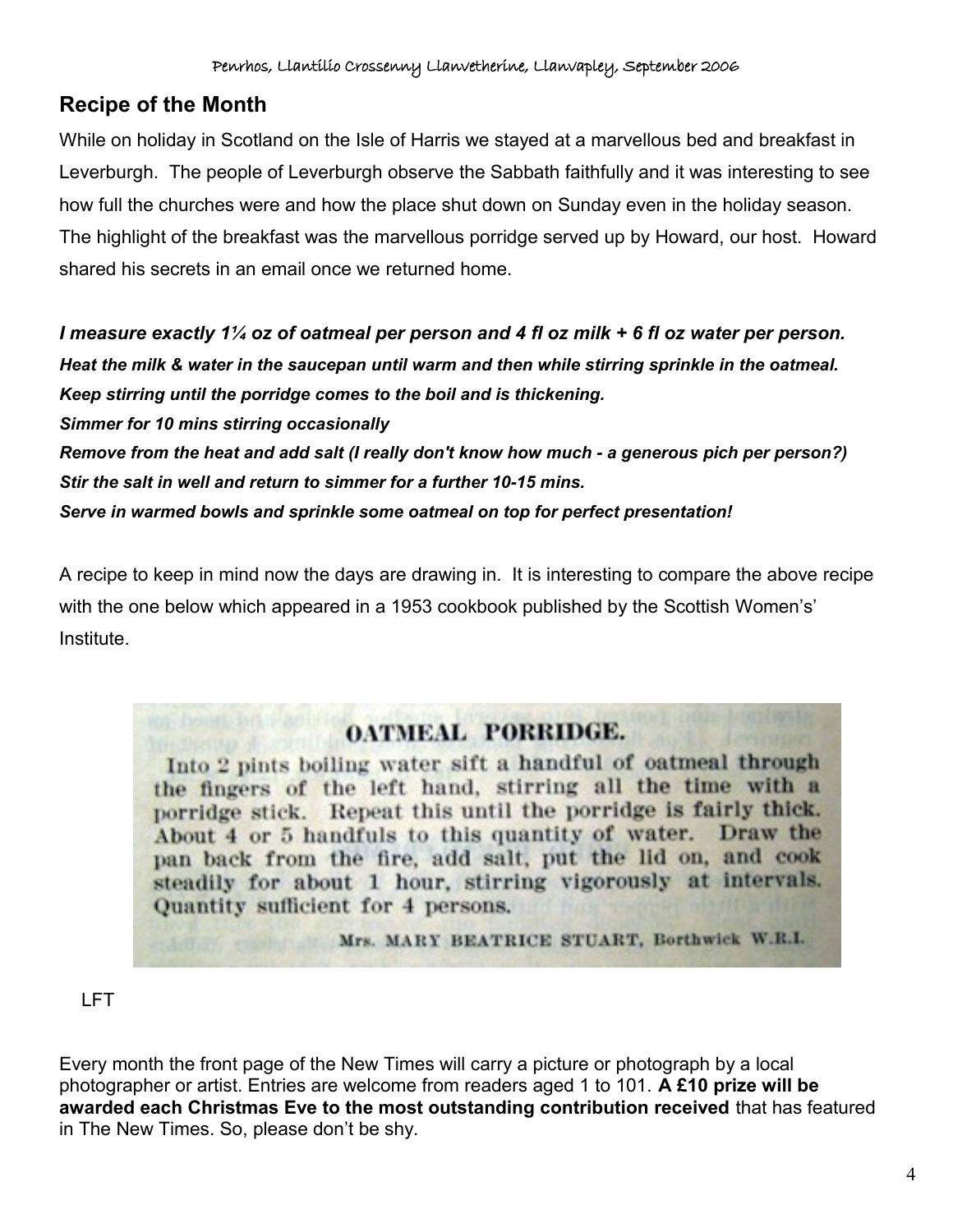# **Poem for the month**

# **Carrots for dinner**

Decide to have carrots for dinner. Put on garden shoes and sally forth Bend over the carrots and pull them up by the foliage. Foliage and edible root decide to part company. Go to the garden shed to get a fork. Take fork to the carrots. Stand on fork and nothing happens. Do not wish to try too hard in case I am catapulted into the parsnips. Return to the garden shed. Find small fork Return to the carrots Success.

Success goes to my head.

I have dug too many carrots to carry in my hands. Return to the house to get suitable receptacle in which to carry the carrots. Look down and realise I have made muddy footprints on the kitchen floor. As I exit through the back door, take off shoes through force of habit. This is always the place where I put on or take off. Realise mistake when red socks show up in contrast to brown soil. Gather up the carrots. Unravel hosepipe from tall branch of apple tree. Hose is attached to tap. Turn on water and thoroughly wash carrots. Unintentionally, thoroughly wash sock and feet as well. Turn off water. Succeed in replacing hosepipe over branch. Remaining water dribbles down my neck.

Return to house. Discover that the carrot fly, "Psila Rosa", has got the carrots before me. By the time that I have cut off all the offending bits, There are not enough edible bits for dinner. Throw all bits on compost heap. Xxxxxxxx, xxxxxx "Psila Rosa", with or without the xxxxxx "P".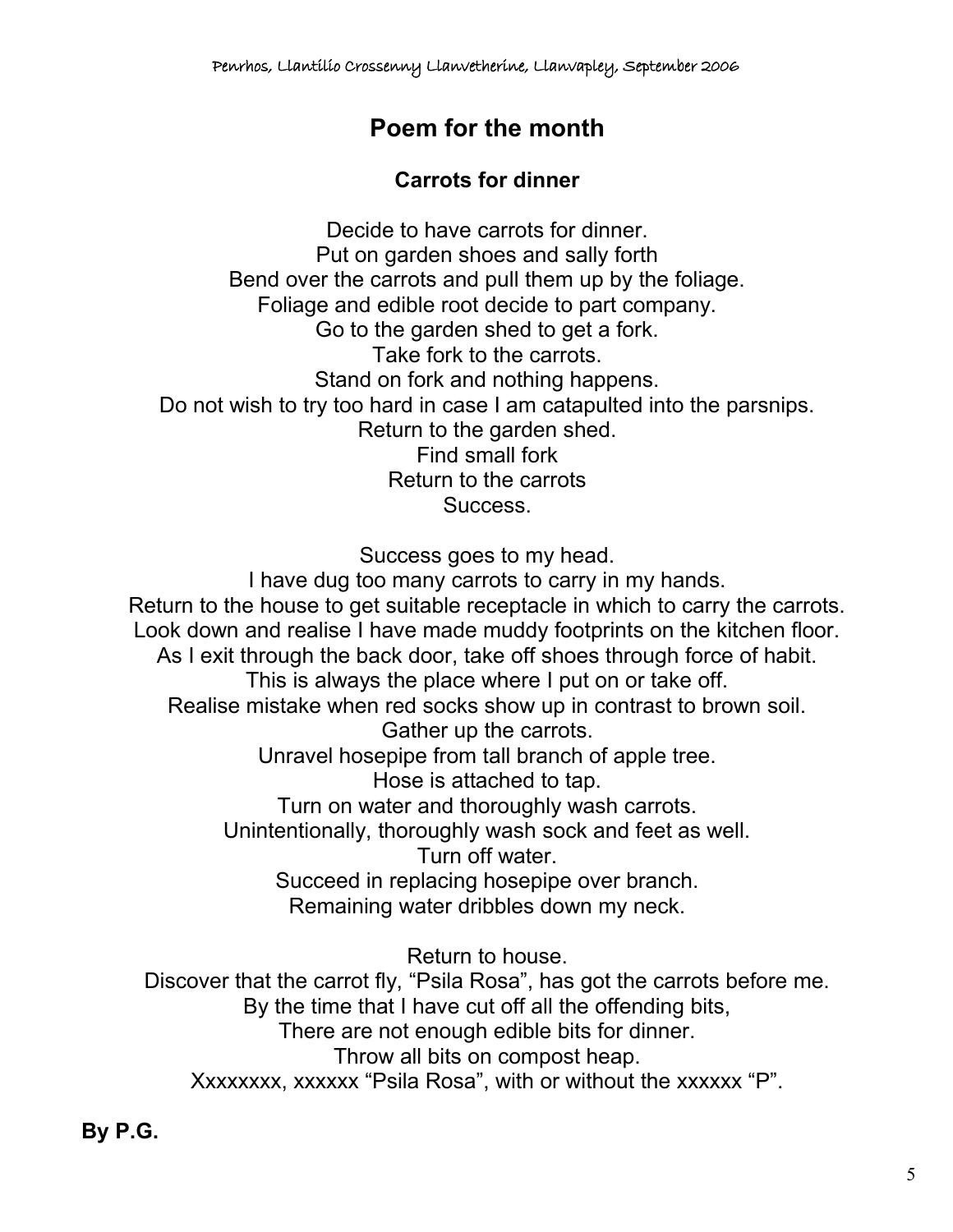## **Personal Ads**

- Half Size Cello sought for ten year old boy. He's very keen to get his own instrument. Please telephone 01600 780 108
- Only two mikes from Llanvapley and Llanvetherine is **the Black Mountains Falconry Centre** (near the foot of the Skirrid on the Old Ross Road). This is a really spectacular local facility for those who haven't visited it yet. The centre caters for birthday parties and much more offering adult falconry courses, Hawk experience days, Hunting days and corporate entertainment. For more information telephone 01873 850 377
- For details of a Penrhos **Clothing and Accessories** Company, Interior and a **Tree and Garden Services Company** visit our websites at - [www.greengrafter.org.uk](http://www.greengrafter.org.uk/) and [www.affordableelegance.co.uk](http://www.affordableelegance.co.uk/) and [www.diamondsragirlzbestfriend.com](http://www.diamondsragirlzbestfriend.com/)
- **Llanvapley Cricket Pavilion** is a popular location for **Parties.** The **LSSA** has just ordered brand new furniture especially for this purpose so if you have birthday or a celebration coming up, you'll be impressed by what's available. The hall is large and airy, newly decorated in January 2006, and immaculately clean, always, thanks to the excellent caretaker. There is a fully equipped kitchen and a newly installed disabled ramp access. The perfect location for a party and **available now for only £20** for up to four hours. Please telephone Owen Marsh on 01600 780 147.

If you would like to subscribe to this magazine by post for 12 months please send 12 Stamped, self-addressed envelopes to Little Ton, Llanvapley, Monmouthshire, NP7 8SN. Please allow 7 days for delivery.

If you need to receive your future editions of The New Times in large print please telephone Les on 01600 780 376. The large print is size 18. Please tell us if you require more.

#### **The New Times is produced and distributed free of charge. However, we need your support if we can continue to produce the newsletter in this format. If you enjoy receiving the newsletter then please contribute and help us to keep going.**

**Optional donation 50p.** Cheques payable to "Llantilio Vicarage Account" – please give your donation to your church warden.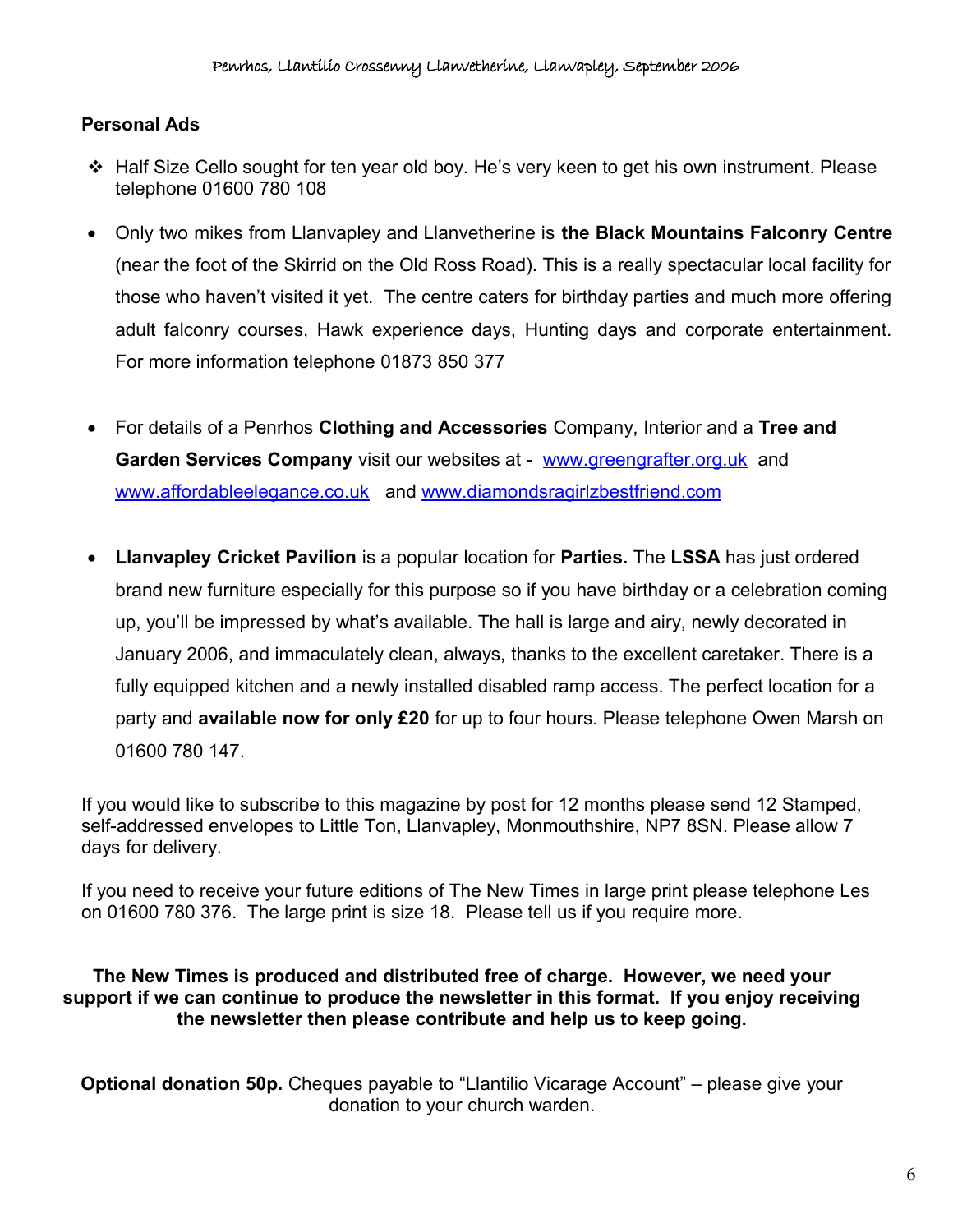Penrhos, Llantilio Crossenny Llanvetherine, Llanvapley, September 2006

**Cross Ash Playgroup & Toddler Group** from birth to 4 years Cross Ash Village Hall, nr Cross Ash Primary School.

> two-year *Topics programme*  informal *Pre-School Link programme* free *introductory session*

#### **Playgroup**

Monday, Wednesday, Thursday, Friday 9.30am – 12.30pm **Lunch Club** 12.30pm – 1.15pm

**Toddler Group**

Tuesday 10am – 12 midday

#### Contact Mrs. Sharon Nicholas, Supervisor, on 01873 821846 (playgroup hrs) or 01873 821816

Cross Ash Under Fives Playgroup is a registered charity number 1056416. The Toddler Group operates independently of it.

**\*\*\*\*\*\*\*\*\*\*\*\*\*\*\*\*\*\*\***

 **A Mother Baby and Toddler group** also runs on Cross Ash Village Hall on Tuesdays from 10am to 12pm. Telephone Sarah on 01600 680 516.

| <b>Penrhos</b>             | <b>Richard Price</b>     | 01600 780 246          |
|----------------------------|--------------------------|------------------------|
|                            | Jean Flynn               | 01600 780 405          |
| Llanvetherine              | David Hughes Jones       | 01873 821 497          |
|                            | <b>Andrew Dawson</b>     | svdawson@tiscali.co.uk |
| Llanvapley                 | Les Taylor               | 01600 780 376          |
|                            | <b>Barbara Spells</b>    |                        |
| <b>Llantilio Crossenny</b> | <b>Dennis Ball</b>       | 01873 821 236          |
|                            | <b>Richard Barnfield</b> | 01600 780 365          |

#### **Who's Who? – The Churchwardens**

#### **Smile Please!**

One Sunday after the morning service the vicar asked his churchwarden, "Should I put more fire into my sermons?"

The churchwarden replied, "In my opionion, vicar, you should put more sermons into your fire."